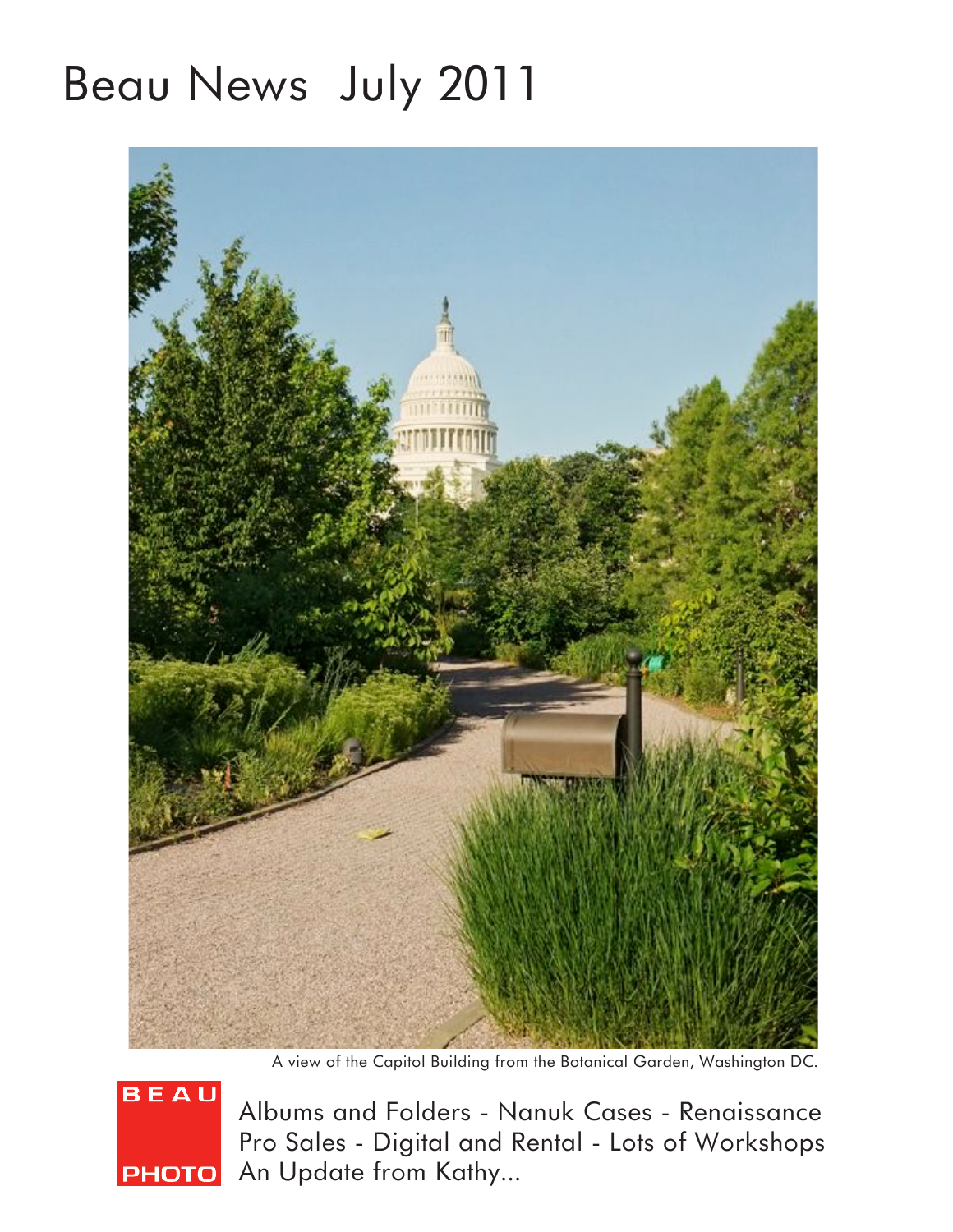## Album and Folder Update Barb.

 Happy Canada Day. I hope you have a wonderful day relaxing with family and friends. Wear your 'Canada' red with pride!

 Summer schedules are in effect at most manufacturers. AGT will be closed for the last 2 weeks of July, so if you need to order anything from them, please do it soon. I'll be able to get orders in to the factory until about the end of the first week of July for shipping by the  $15<sup>th</sup>$ . I'll expect my next shipment to leave their factory about mid-August.

 TAP Packaging has already begun their summer schedule. Production is a bit slower at this time of the year with employee vacations, so we experience more back orders. As well, shipments can be delayed in leaving the factory by almost a week at this time, so those 3-4 week lead times might need a little more leeway. I'll ask you to let me know what you need (and when you'll be needing it) as soon as possible, and I'll do my very best to have your goods on hand for you.

 If you're planning to upgrade or change your presentation methods, please let me know what you're hoping for, and I'll see what I can come up with for you! TAP offers coordinating boxes, tissue, and ribbon in a variety of pastels and earth tones, AGT has their new CD folders in the 'bright' range; the possibilities are many and varied.

Wave your flag! Barb Batchelor

## Nanuk Cases! Made in Canada. Maciej.

 If you're looking for a virtually indestructible, lightweight & watertight case, Nanuk is your answer! These hard protective cases have been refined and perfected to offer the utmost in protection and performance.

 NANUK tough cases were designed with one objective in mind: survival. With rounded corners, thick wall construction and oversized details, NANUK durable hard sided cases are built to absorb the shocks without damaging the case or more importantly your contents. All NANUK hard sided cases are manufactured at Plasticase's factory in Terrebonne, Quebec, Canada

#### **We will be offering 10% off throughout the month of July!**

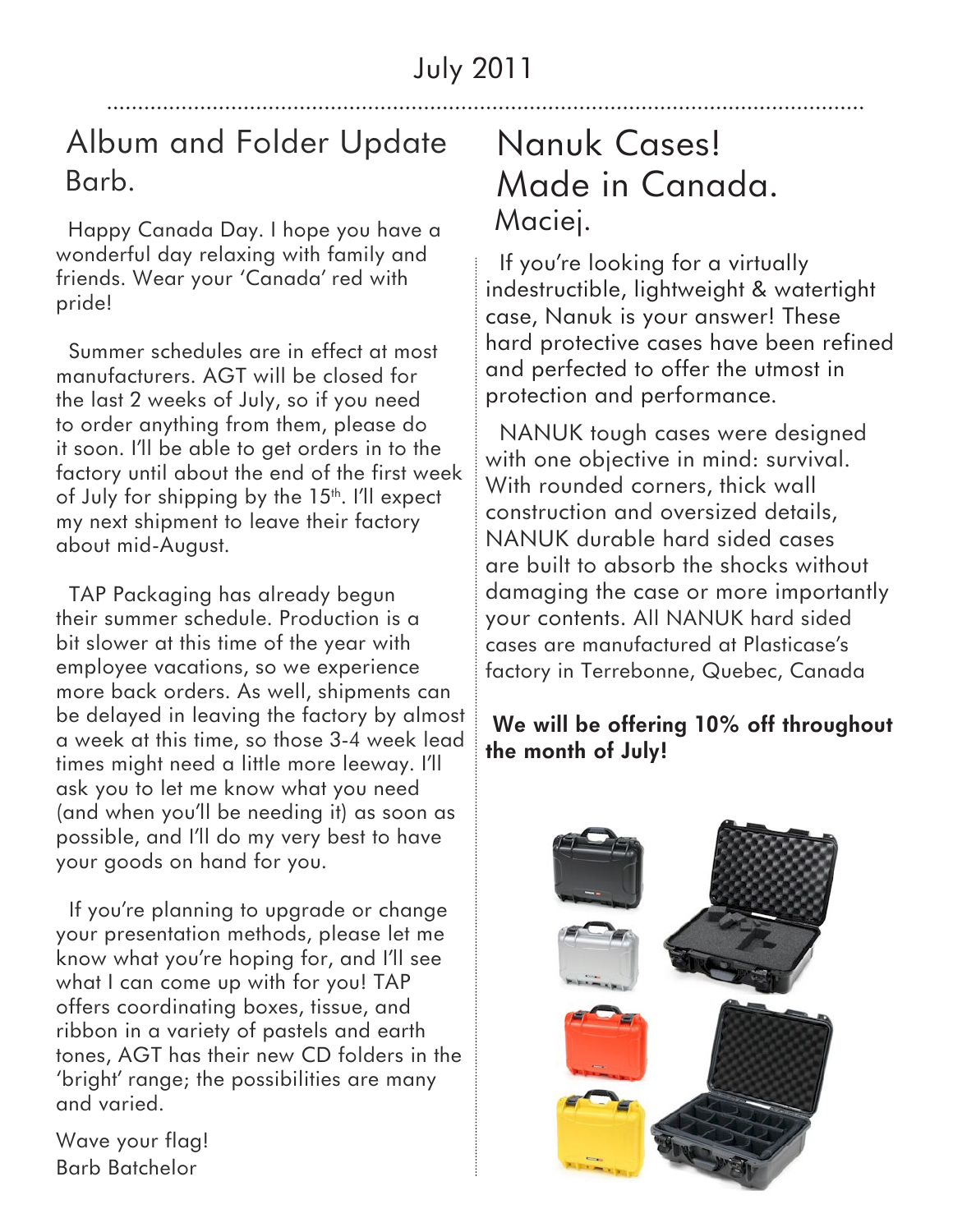### Renaissance Albums Simon.

 We have some great new custom sample albums at Beau Photo with lots of different cover options. A big thanks to DQ Studios for allowing us to use their awesome albums as our samples.

 If you want to see these albums for yourself, please come by before July 6th or after July 15th. During that time the samples will be



**The Mod Box**

heading to **Image Explorations** at Shawnigan Lake on



**Mercer Book**

Vancouver Island along with myself, Carol and Ken. We are really excited about attending again this year and we look forward to seeing all our out-of town clients there. We will be showcasing all our new selections including the Mod Box (which has an opening for your iPad), the Mercer Book and the new split leather cover option.

**If you live on Vancouver Island and wish to view the Renaissance Album range email albums@beauphoto.com** Or call me at BEAU Photo so we can easily work something out while we're at Shawingan Lake.

 If you have questions about our Renaissance album line, or require support please give us a call at 1-800-994-2328, and please do not hesitate to email me at anytime.

 If you are interested in finding out what Image Explorations is all about, please see the events page in our newsletter.



**Two Tone Leather Cover**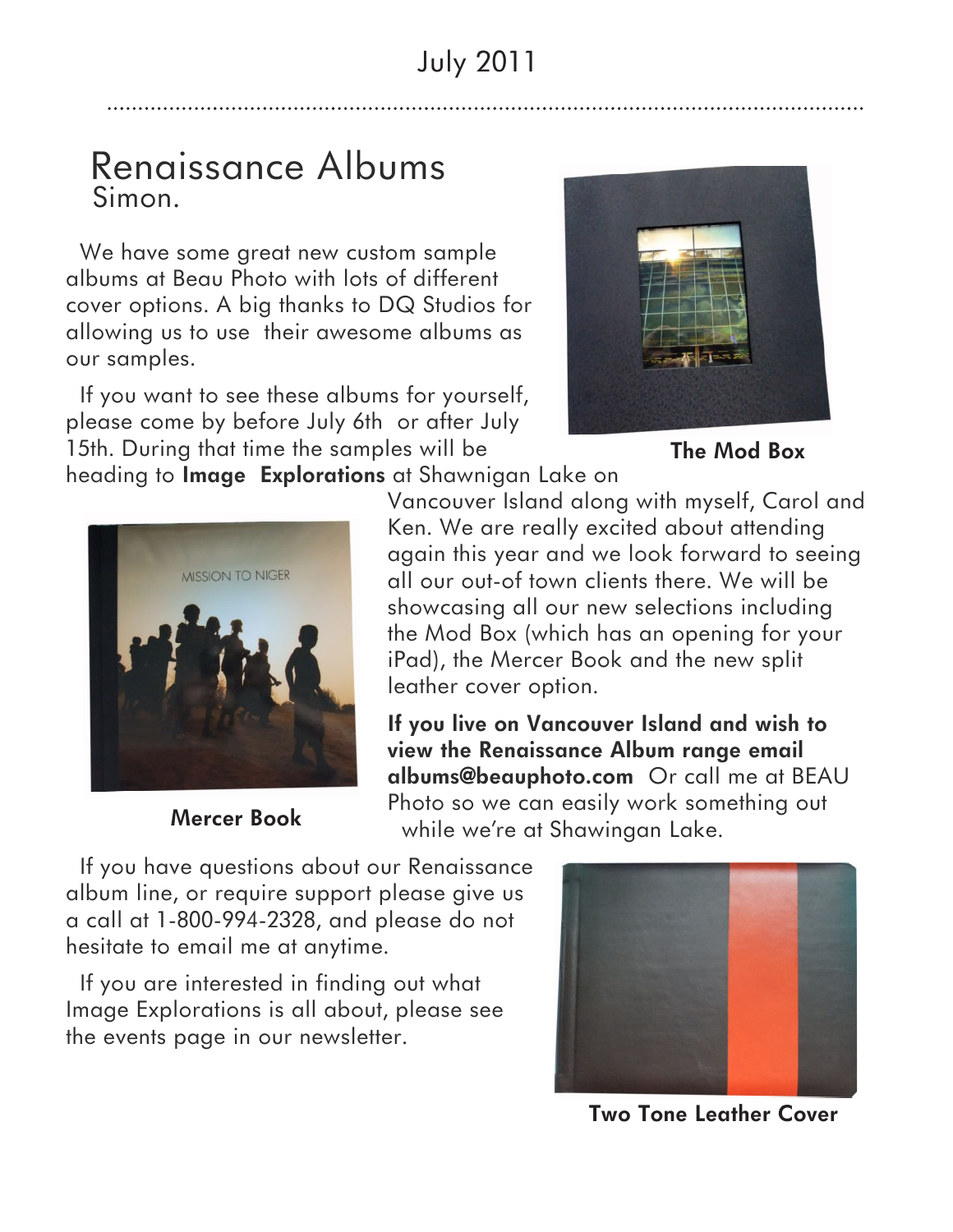## Pro Sales Ken.



#### **Profoto has Extended their sale until the end of July**.

- Get a free AcuteB lamp head including NEW Zoom Reflector with your purchase of an AcuteB2 AirS or AcuteB2 AirS/R.

- Get a free Pro lamp head including NEW Zoom Reflector with your purchase of a Pro-B3 AirS or Pro-B3 AirS/R 344MHz.

- Get a free ProB lamp head including NEW Zoom Reflector with your purchase of a Pro-7b 1200\*.

 \*packs are delivered with Pb Lead Acid battery and Standard 2a Charger. \*

- Purchase any Profoto Softbox and receive a free Profoto Speedring. Value \$150.00.



**Profoto D1 Studio Kit 500/ 500 Air** Reg. \$2995.95 **Sale \$2549.95**

All Profoto Air devices 20% off



#### **New Manfrotto heads now at Beau Photo!**

The new 057 and 054 ball head lines are perfect for carbon fiber tripods with a wide range of QR attachments. What is new? The addition of a Q5 Quick Release system that is great if you're moving from video to still and back again. The heads offer increased ergonomics, speed, reduced weight and accuracy-thanks to 3 leveling bubbles. Both the 057 and the 054 lines incorporate a robust magnesium body with improved lightness and new ergonomic levers for better comfort and velocity. Each head also has a self lubricating ring for ultra-smooth movement. The unique 90 degree to 105 degree Portrait Selector provides more versatility for vertical shooting

**Manfrotto 054 RC2 \$192.95 Manfrotto 057 RC4 \$265.95**



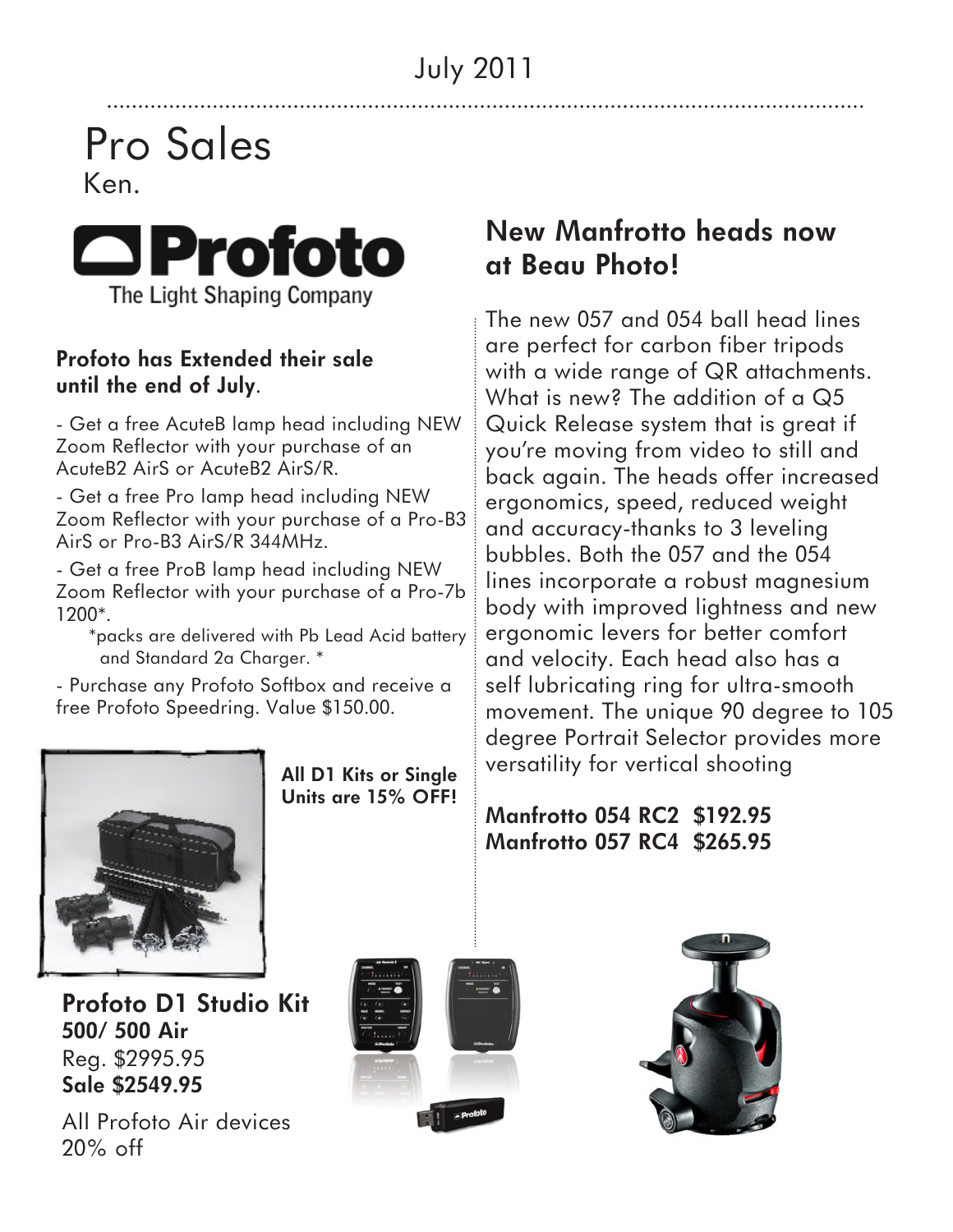## Two for one special: Digital & Rental News! Mike.

 Since Jason has been away, it has fallen on my shoulders to do the rental update as well as the digital news. Luckily, this is a great month to do so, since I have a field report on the Panasonic GH2 system, which is also new to our Rental Deptartment. First off, let me list the new rental Panasonic items and their daily rental prices...

Panasonic Lumix GH2 body \$100 incl- 2 batteries, charger, cables, 2x Lexar 16GB 133x Class 10 SDHC cards, USB 2.0 Card Reader

Panasonic 14-140mm f/4-5.8 Zoom \$25 (this lens is video optimized with silent AF and silent image stabilization)

| Panasonic 7-14mm f/4 Zoom        | \$30 |
|----------------------------------|------|
| Panasonic 14mm f/2.5 Lens        | \$20 |
| Panasonic 20mm f/1.7 Lens        | \$20 |
| Panasonic 100-300mm f/4-5.6 Zoom | \$25 |

Please see below for a quick review on these items and check out my blog here...

#### [http://mikemander.blogspot.com/2011/06/](http://mikemander.blogspot.com/2011/06/panasonic-gh2-quick-review.html) [panasonic-gh2-quick-review.html](http://mikemander.blogspot.com/2011/06/panasonic-gh2-quick-review.html)

Please remember that if you are interested in buying a Panasonic system, or just a lens or two, you can rent them from us and apply up to two days of rental towards a purchase, as long as it is within 30 days of the rental return. That effectively allows you to test out gear at your leisure before making the purchase decision.

#### **NEWS FLASH! In stock – Panasonic G3 Body!**

Much to my surprise, we just received a G3 body as well as a G3 kit (with 14-42mm zoom) for stock, and they're not even spoken for! These are brand new cameras that have only just begun shipping and it looks like we were lucky to get some on the first shipment. It is a very compact Micro 4/3 camera that takes all the regular Panasonic lenses and has virtually the same image quality as its big brother, which I've reviewed on my blog.

#### **Panasonic GH2: Review**

Since there is not enough room in this month's newsletter for the full review, and I had a hard time deciding what I was going to leave in and what I was going to take out, I am simply providing a link to my blog with the full-mealdeal...

[http://mikemander.blogspot.com/2011/06/](http://mikemander.blogspot.com/2011/06/panasonic-gh2-quick-review.html) [panasonic-gh2-quick-review.html](http://mikemander.blogspot.com/2011/06/panasonic-gh2-quick-review.html)

#### **Exciting Promo from Hasselblad!**

 Until the end of July, if you buy a Hasselblad camera or digital back, you can get a "bonus cheque" for up to 10% of the purchase price, and you can use that cheque at Beau Photo for any additional purchases! See my blog entry for more details...

[http://mikemander.blogspot.com/2011/06/](http://mikemander.blogspot.com/2011/06/hasselblad-bonus-cheque.html) [hasselblad-bonus-cheque.html](http://mikemander.blogspot.com/2011/06/hasselblad-bonus-cheque.html)

Mike Mander Digital Imaging Dept.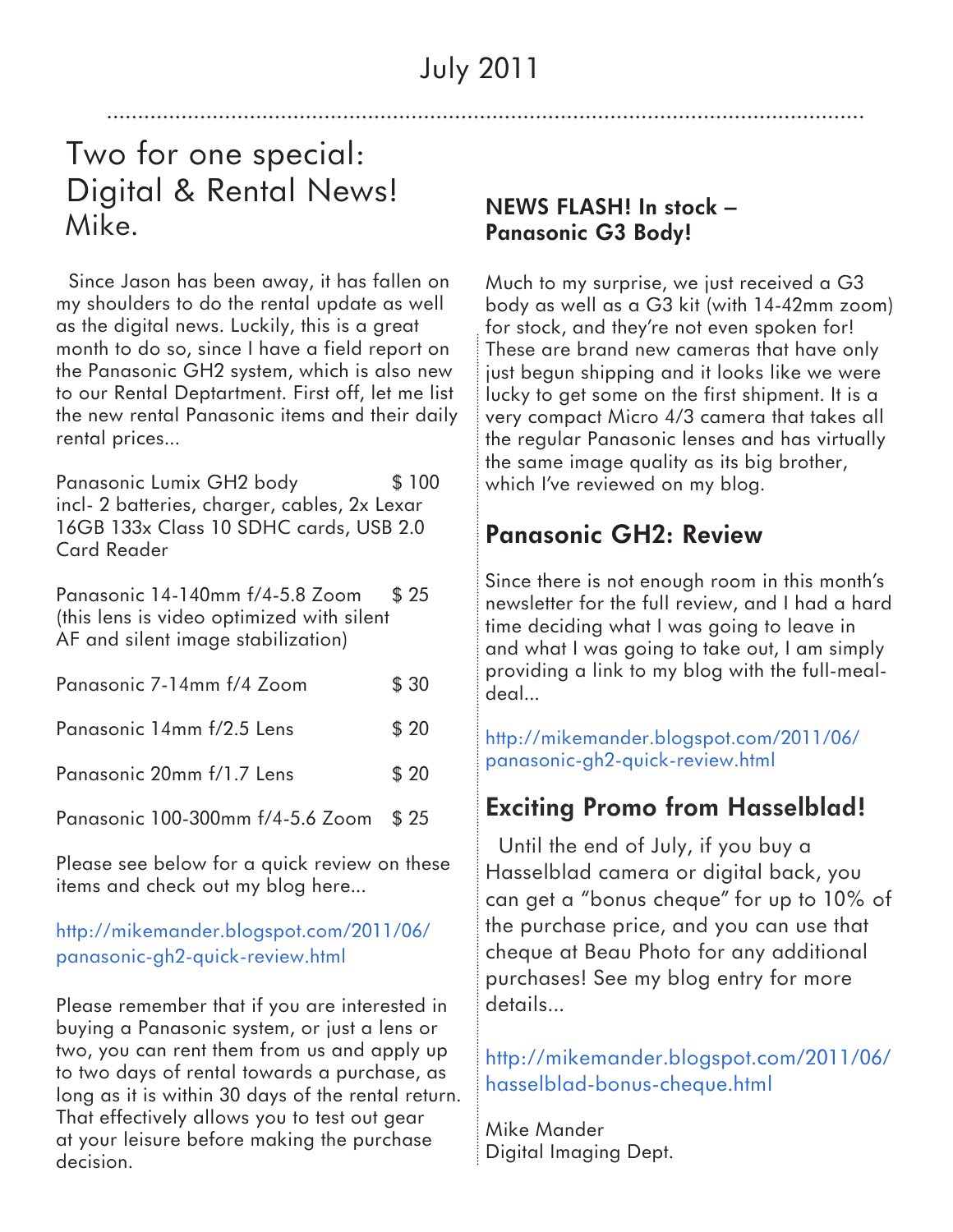# An update from Kathy...

Well, I feel like I've been all over the continent since I started school in September! Classes were great but intense. It was good I was able to put all of my effort into it so I was able to keep up. I have written a lot of papers and given a lot of presentations in the past eight months. I'll be at Beau in August so if anyone is interested in the program (which is [Photographic Preservation and Collections](http://www.imagearts.ryerson.ca/photopreservation/)  [Management](http://www.imagearts.ryerson.ca/photopreservation/) for anyone who didn't remember that long name) and wants to come by and chat about it, or to just say hello, it would be great to see all of you.

 As part of the program I am required to do an internship over the summer and beig the indecisive person that I am, I took on two seperate internships because I couldn't choose between them. I have finished the first already which was at the Royal BC Museum in Victoria. There I worked with some wonderful people in the



Royal British Columbia Museum.

the Conservation and Archives departments, sorting negatives in the Anthropology Audio-Visual collection in preparation for moving negatives that are on an acetate or nitrate base into cold storage. It is a good way to have the opportunity to look at every single photograph in the collection, although I was only able to get through 5000 of the approximately 25 000 that they have in the six weeks I was there.

 I am now at the next internship which is in the [Archives Center](http://americanhistory.si.edu/archives/b-1.htm) of the National Museum of American History at the Smithsonian in Washington DC. Here I am working on a number of different projects including scanning nitrate and acetate negatives that are in a collection of glass plate negatives from Underwood & Underwood.Though they are mainly known for their stereo views, Underwood & Underwood had a successful news division which these negatives are from. The negatives will soon be put into cold storage which will prevent their further deterioration. I am also sorting photographs, negatives and studio records from the [Scurlock Collection.](http://americanhistory.si.edu/archives/scurlock/index.html) Addison Scurlock and his two sons photographed many people including leaders, artists, society people and local families from the African American community of Washington DC beginning in 1911 and continuing until 1994. It is amazing to see how the styles and photographs change over the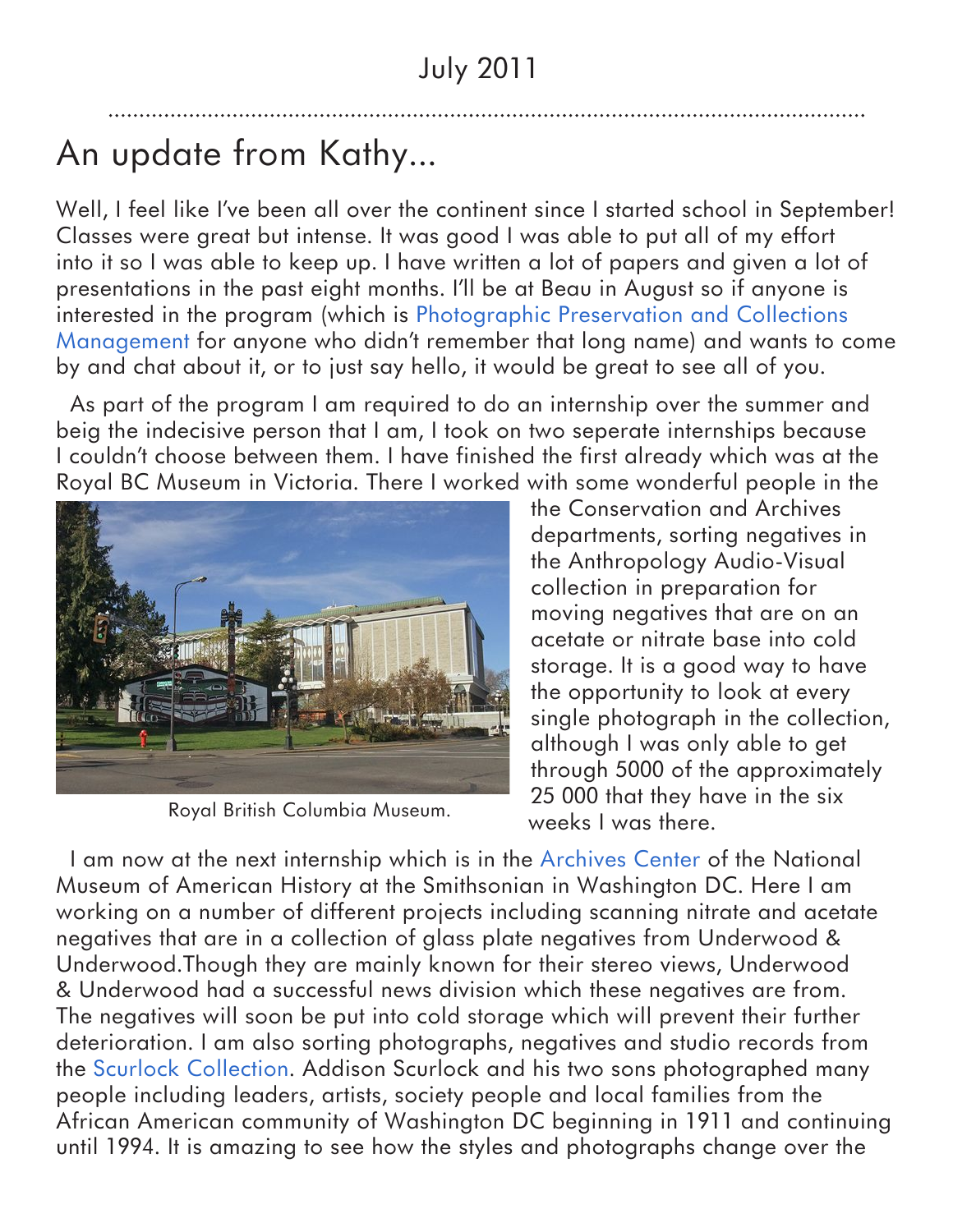passage of time. As part of this collection, I found a 12" x 20" glass plate negative which I scanned and have made a sink mat and custom box for, and many other

negatives of this size - often called banquet negatives - on flexible film which will need to be properly housed to preserve them. It has been an interesting summer so far, I am always amazed at the things I find on the shelves and in boxes.

 Archives do look after a wide variety of materials. And the best part is that much of this material is accessable to the public. This is also true of archives in B.C. so if there is something you want to research, look at the websites of the [Royal B.C.](http://www.royalbcmuseum.bc.ca/Collect_Research/default.aspx)  [Museum](http://www.royalbcmuseum.bc.ca/Collect_Research/default.aspx) or the [City of Vancouver Archives](http://vancouver.ca/ctyclerk/archives/) to see if they have something that might



National Museum of American History

interest you. Most archives also have a lot of images online which can provide hours of enjoyment. There are some great historical photographs out there that are worth studying.

 I've also taken a few photos around Victoria and Washington that might be interesting, they are just with a digital point and shoot - shocking I know but I am already behind in my film processing and I think these are more touristy than anything. I hope to see you in August!



The view from my desk in Victoria. If I could always have such an amazing view while at work...



My commute to Victoria. I only got to do this once, the rest of the time it was BC Ferries for me.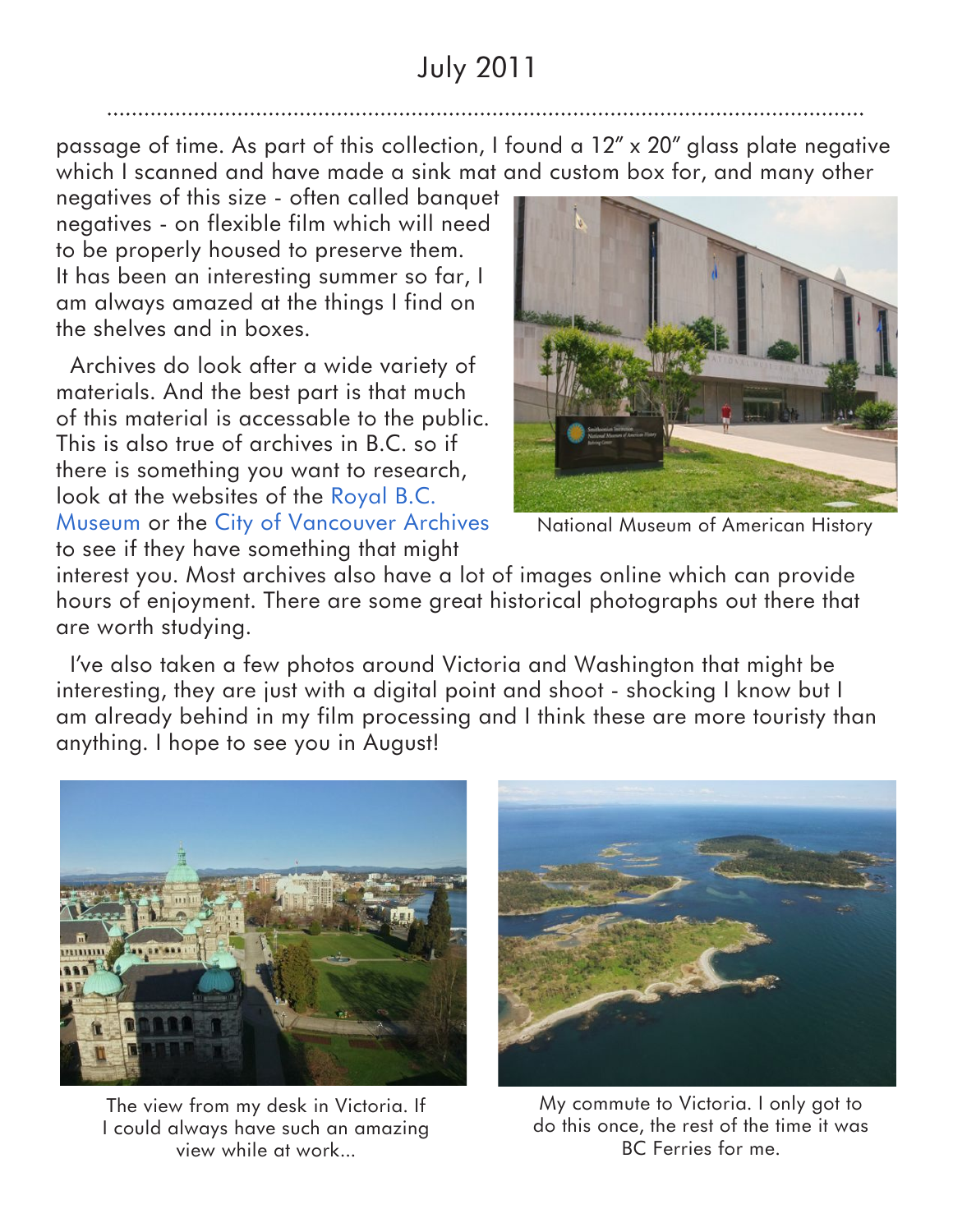

In Washington some of the things I have seen are protests of many kinds...





...lots of American flag flying...



and a window display in Alexandria.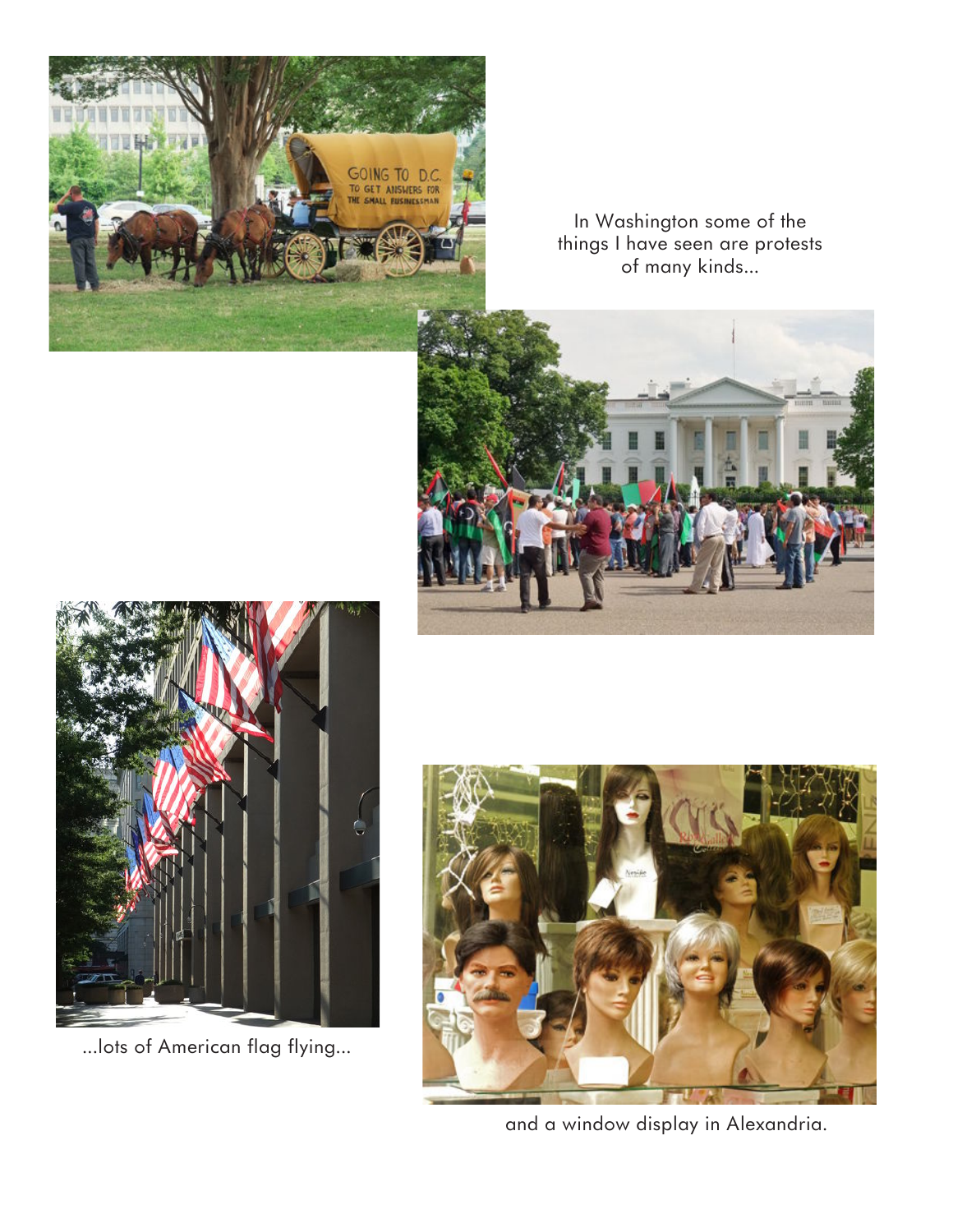## **Pocket Wizard / Sekonic / Dynalite Workshop**

 It has finally come together! After a couple of years of organizing, coordinating and begging, we have convinced Lorenzo Gasperini to come to Vancouver and give a workshop on PocketWizard, Sekonic, and Dynalite. This an



event you should not miss as there may be nothing like it for a long time!

 Who is Lorenzo Gasperini? Lorenzo is a passionate and innovative photographer/ photo marketing guru who has spent over 20 years conducting international seminars and workshops on photography. As the president of Inovanti, LLC he develops and markets new tools for professional photographers. A member of the Professional Photographers of America for over 20 years, he also owns and operates Photography by Lorenzo where his clients range from wedding/portrait to commercial customers. Joining perspectives of both the photo industry and photographer, gives Lorenzo a unique advantage and realistic understanding of current issues in the photographic industry.

#### Lighting Control in the Digital Age……. with Sekonic

 Just how much detail are you losing in your highlights and shadows? Stop wondering! With today's sophisticated digital-ready hand-held light meters you won't have to. Today's photographer realizes that creating a unique image is both challenging and essential for

success. The art of photography begins with the understanding of the quality of light and the ability to control it in the digital age. This seminar is designed to expand and stimulate your knowledge of lighting for digital and how, more than ever, you need the accuracy and advanced features of the latest handheld light meters. This seminar outline includes: Basic lighting theory, In camera metering challenges, Histograms, Basic hand-held metering, metering techniques, On location

lighting challenges, Calibrating your meter to what your camera's sensor sees, Controlling exposure within the camera's dynamic range and the power of wireless control.



#### Get Unplugged…with PocketWizard Wireless Freedom

 Ever wonder how they get those cool shots? You know the ones from the wing-tip of an airplane or the back board at a basketball game. Maybe you just want to get rid of all those wires. If you're ready for a whole new dimension in photography "Get Unplugged"!

 Demanding pros already know that creativity and unique style are critical for a successful imaging business. This seminar introduces a new way of working wirelessly, the Pocket Wizard way. Eliminating cables and wires is just part of it. Controlling when you trigger your camera/ flash or both is the intense part. Learn how to trigger two or more cameras at the same time, control rear sync effect, and explore timelapse photography or how to do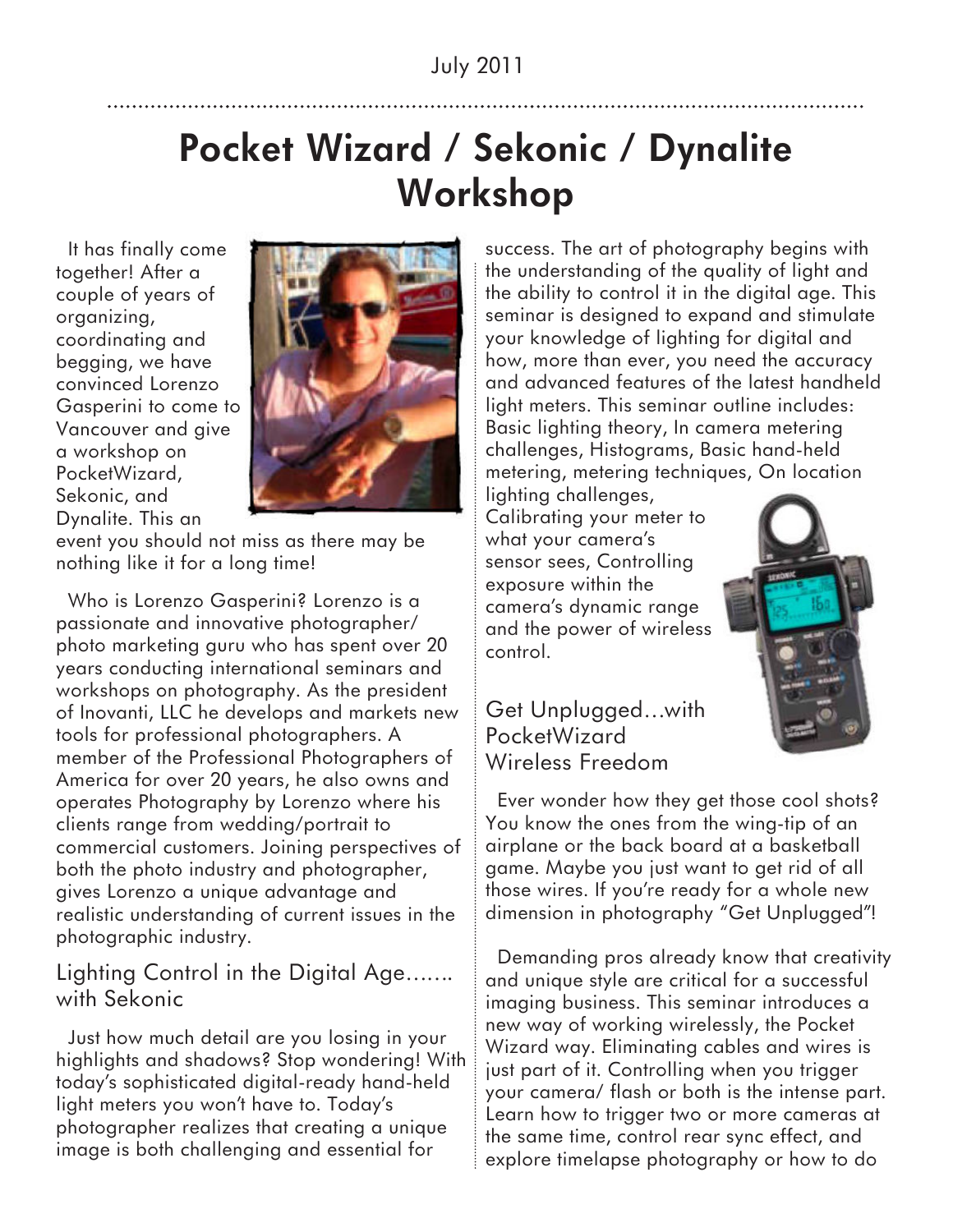camera relays and sequential triggering. Sounds hard? Not with PocketWizard.

 This seminar also features the new MiniTT1 and FlexTT5 radios slave, the first wireless TTL PocketWizard radio slave. Compatible with Canon or Nikon camera/flash systems, learn how to power ratio your speedlites, go to



HyperSync, fast triggering and much more with Control TL technology. In addition learn how the PocketWizard Wireless Freedom system (Pro photo gear with PocketWizard built-in) offers extended benefits for photographers onthe-go.

"Big power in a portable package" That's Dynalite !

 Creating great images begins with understanding the quality of light and the ability to control it. Lorenzo Gasperini will share his expertise in studio lighting where he'll provide a hands-on demonstration of professional equipment. This seminar is designed to expand your knowledge of lighting in the studio and on-location and will cover a series of topics, including basic lighting theory, light shaping tools, power

pack controls, handheld metering techniques, on-location lighting challenges and wireless control. Lorenzo will be using one pack and three flash heads to demonstrate basic lighting setups for on location shoots. If



you're interested in exploring new techniques and learning how to develop a special style in your shooting, don't miss this invaluable experience with an outstanding photographer and respected educator in the industry.

> **DATE and TIME :** Thursday July 7th 2011

Two times available to attend: 11:30 AM till 3:30PM or 5:30PM till 9:30PM

> **Location:** Langara College 100 West 49th Avenue, Vancouver, BC Room A136a

Tickets are \$20.00 or \$10.00 for students.

Plus use your ticket for \$10.00 off your purchase of any Pocket Wizard, Sekonic, or Dynalite product at Beau Photo till the end of July 2011.

Contact Ken at Beau Photo 604 734-7771 or prosales@beauphoto.com for more information.

**SEKONIC®** 

BEAU



PocketWi?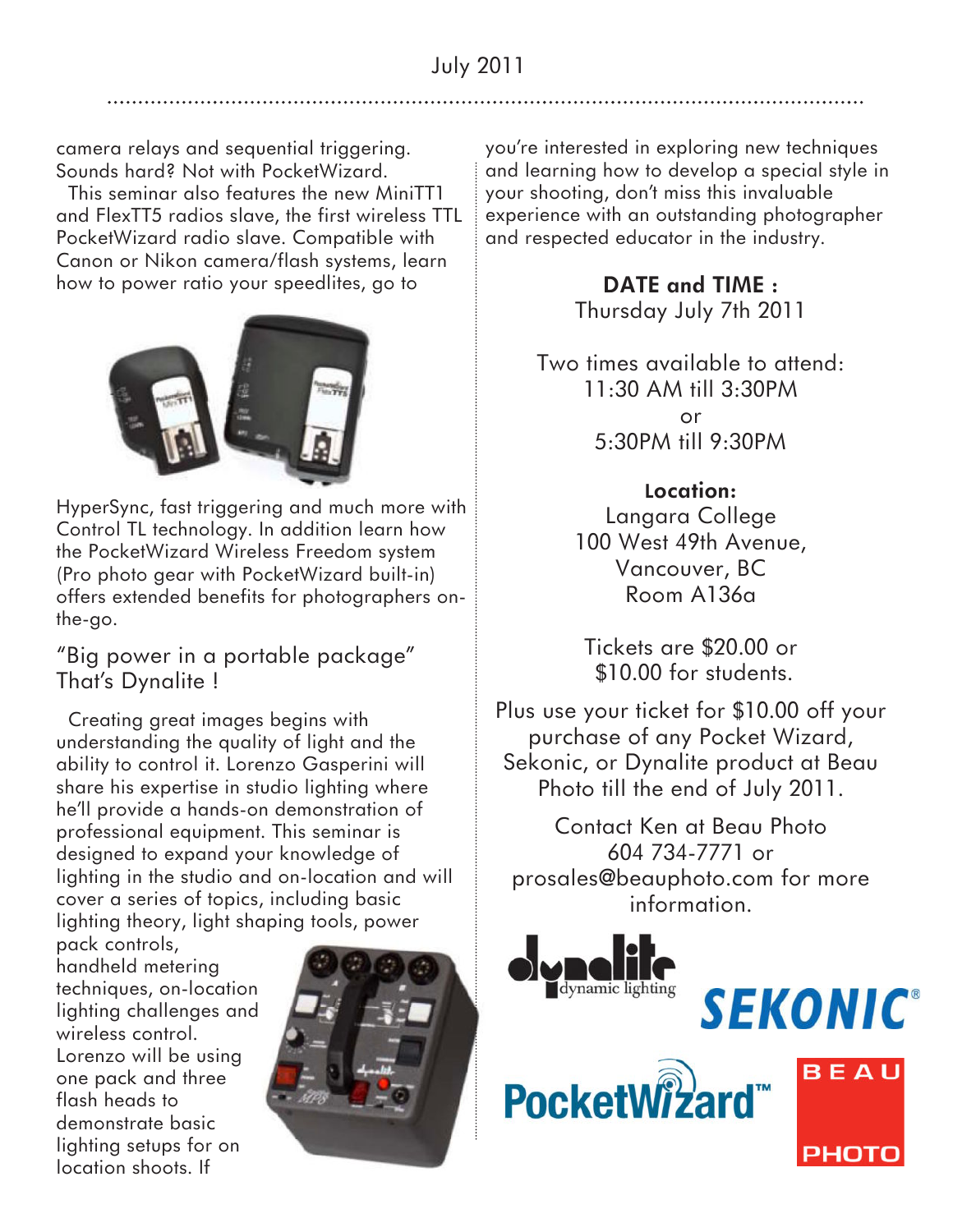# Upcoming...



Come learn and be inspired by world renowned photographer & TV host Art Wolfe

> **BETWEEN HEAVEN AND EARTH**

August 6th | 7pm | \$40

Hyatt Regency Vancouver

Relive Art's travels from the past 30 years. This inspirational journey will take you to all corners of the earth and leave you in awe.

A portion of the proceeds benefitting:





## Two days only in Beautiful British Columbia!



#### THE ART OF COMPOSITION

August 7th | 10am - 4pm

Simon Fraser University

This full day seminar is suited for anyone with an interest in photography. Drawing from a vast variety of subjects Art will introduce you to a new visual vocabulary. Highly inspirational and moving, Art will show you a new way to see.

artwolfeworkshops.com for more information and to register

**BEAU** with support from: **PHOTO**